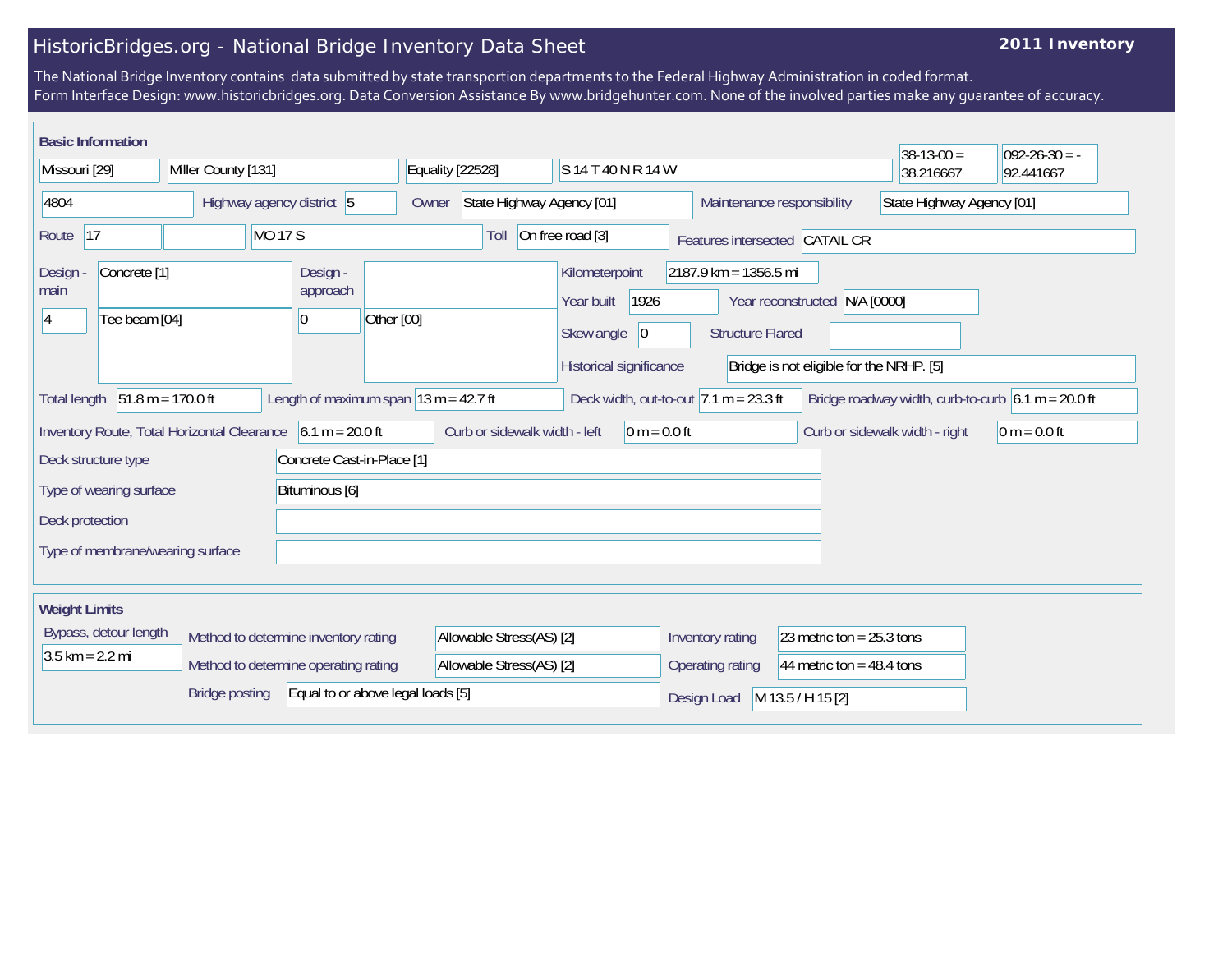| <b>Functional Details</b>                                                                                                             |                                                                                         |  |  |  |  |  |  |  |  |
|---------------------------------------------------------------------------------------------------------------------------------------|-----------------------------------------------------------------------------------------|--|--|--|--|--|--|--|--|
| 2228<br>Average daily truck traffi<br>Average Daily Traffic                                                                           | Year 2009<br>2030<br>4678<br>$ 10\rangle$<br>%<br>Future average daily traffic<br>Year  |  |  |  |  |  |  |  |  |
| Road classification<br>Minor Arterial (Rural) [06]                                                                                    | Approach roadway width<br>$7.3 m = 24.0 ft$<br>Lanes on structure 2                     |  |  |  |  |  |  |  |  |
| Type of service on bridge Highway [1]                                                                                                 | Bridge median<br>Direction of traffic 2 - way traffic [2]                               |  |  |  |  |  |  |  |  |
| No parallel structure exists. [N]<br>Parallel structure designation                                                                   |                                                                                         |  |  |  |  |  |  |  |  |
| Waterway [5]<br>Type of service under bridge                                                                                          | Navigation control<br>Lanes under structure<br>$\overline{0}$                           |  |  |  |  |  |  |  |  |
| Navigation horizontal clearance $ 0 = N/A $<br>Navigation vertical clearanc<br>$0 = N/A$                                              |                                                                                         |  |  |  |  |  |  |  |  |
| Minimum vertical clearance over bridge roadway<br>99.99 m = $328.1$ ft<br>Minimum navigation vertical clearance, vertical lift bridge |                                                                                         |  |  |  |  |  |  |  |  |
| Minimum lateral underclearance reference feature Feature not a highway or railroad [N]                                                |                                                                                         |  |  |  |  |  |  |  |  |
| Minimum lateral underclearance on left $0 = N/A$<br>Minimum lateral underclearance on right $0 = N/A$                                 |                                                                                         |  |  |  |  |  |  |  |  |
| Minimum Vertical Underclearance $ 0 = N/A$                                                                                            | Minimum vertical underclearance reference feature Feature not a highway or railroad [N] |  |  |  |  |  |  |  |  |
| Appraisal ratings - underclearances N/A [N]                                                                                           |                                                                                         |  |  |  |  |  |  |  |  |
|                                                                                                                                       |                                                                                         |  |  |  |  |  |  |  |  |
| <b>Repair and Replacement Plans</b>                                                                                                   |                                                                                         |  |  |  |  |  |  |  |  |
| Type of work to be performed                                                                                                          | Work to be done by contract [1]<br>Work done by                                         |  |  |  |  |  |  |  |  |
| Replacement of bridge or other structure because<br>of substandard load carrying capacity or substantial                              | 779000<br>Bridge improvement cost<br>77000<br>Roadway improvement cost                  |  |  |  |  |  |  |  |  |
| bridge roadway geometry. [31]                                                                                                         | $6.2 m = 20.3 ft$<br>Length of structure improvement<br>Total project cost<br>1169000   |  |  |  |  |  |  |  |  |
|                                                                                                                                       | 2010<br>Year of improvement cost estimate                                               |  |  |  |  |  |  |  |  |
|                                                                                                                                       | Border bridge - state<br>Border bridge - percent responsibility of other state          |  |  |  |  |  |  |  |  |
|                                                                                                                                       | Border bridge - structure number                                                        |  |  |  |  |  |  |  |  |